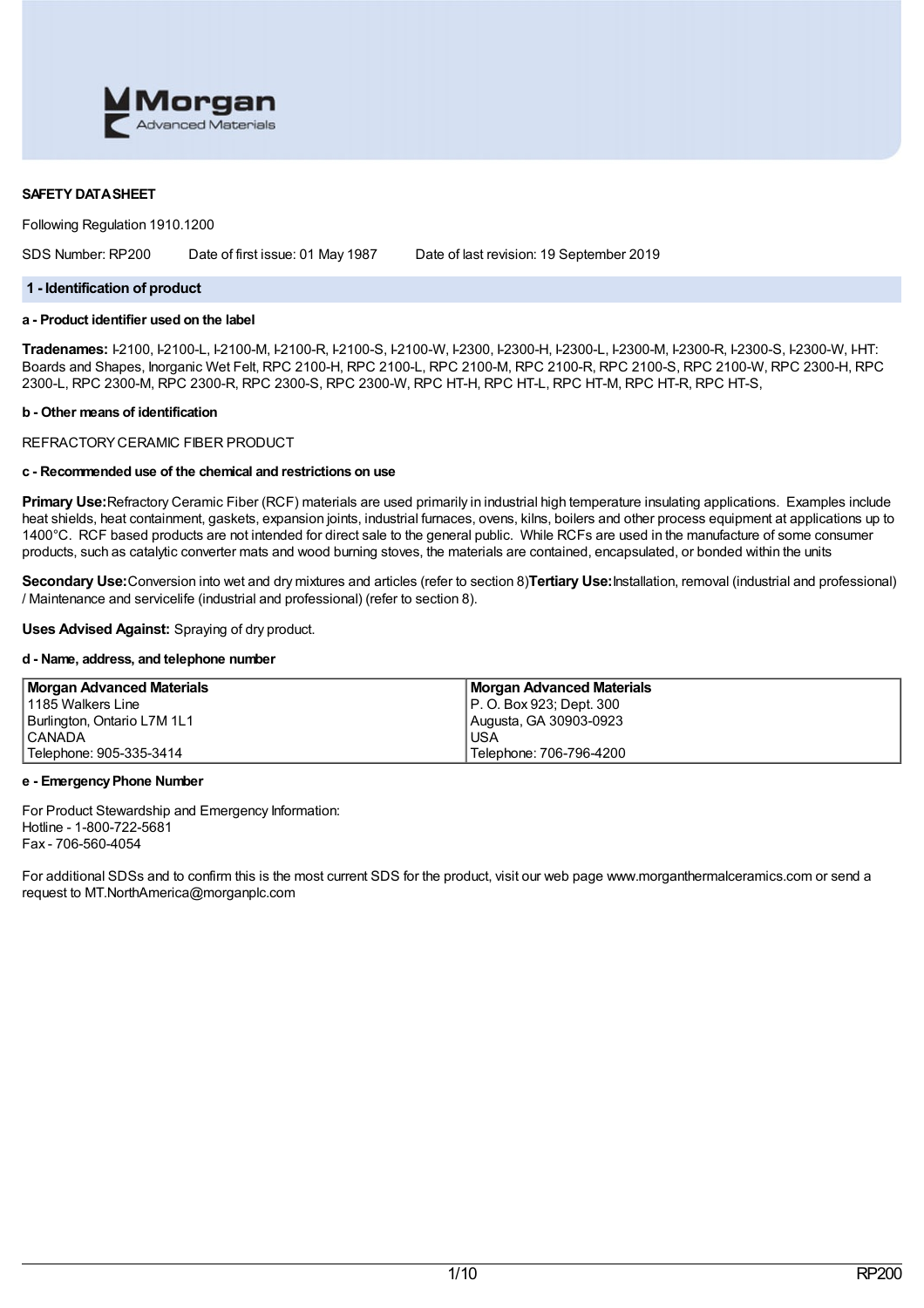### **2 - Hazard Identification**

## **a - Classification of the chemical in accordance with paragraph (d) of §1910.1200**

The U.S. Occupational Safety and Health Administration (OSHA) Hazard Communication Standard (HCS) 2012 indicates that IARC Group 2B corresponds to OSHA HCS 2012 Category 2 carcinogen classification (see, e.g., §1910.1200, Appendix F, Part D).

## b - Signal word, hazard statement(s), symbol(s) and precautionary statement(s) in accordance with paragraph (f) of §1910.1200

Under OSHA HCS 2012, RCF is classified as GHS category 2 carcinogen.

## **Hazard Pictograms**



**Signal Words**

Warning

**Hazard Statements** Suspected of causing cancer by inhalation.

## **Precautionary Statements**

Do not handle until all safety instructions have been read and understood. Use respiratory protection as required; see section 8 of the Safety Data Sheet. If concerned about exposure, get medical advice. Store in a manner to minimize airborne dust. Dispose of waste in accordance with local, state and federal regulations.

#### **Supplementary Information**

May cause temporary mechanical irritation to exposed eyes, skin or respiratory tract. Minimize exposure to airborne dust.

#### **EmergencyOverview**

## **c - Describe anyhazards not otherwise classified that have been identified during the classification process**

Mild mechanical irritation to skin, eyes and upper respiratory system may result from exposure. These effects are usually temporary.

## **d - Mixture Rule**

Not applicable.

## **3 - Composition / Information On Ingredients**

#### **a - Composition table**

| <b>COMPONENTS</b>                                                                         | <b>CAS NUMBER</b> | % BY WEIGHT |  |  |
|-------------------------------------------------------------------------------------------|-------------------|-------------|--|--|
| Refractories, Fibers, Aluminosilicate                                                     | 142844-00-6       | Up to $95$  |  |  |
| Silica Amorphous                                                                          | 7631-86-9         | Up to $65$  |  |  |
| Water*                                                                                    | 7732-18-5         | $0 - 55$    |  |  |
| <sup>*</sup> Applies to <b>Wet Felt</b> and products with "- <b>W</b> " designation only. |                   |             |  |  |

#### **b - Common Name**

(See Section 8 "Exposure Controls / Personal Protection" for exposure guidelines)

## **d - Impurities and Stabilizing Additives**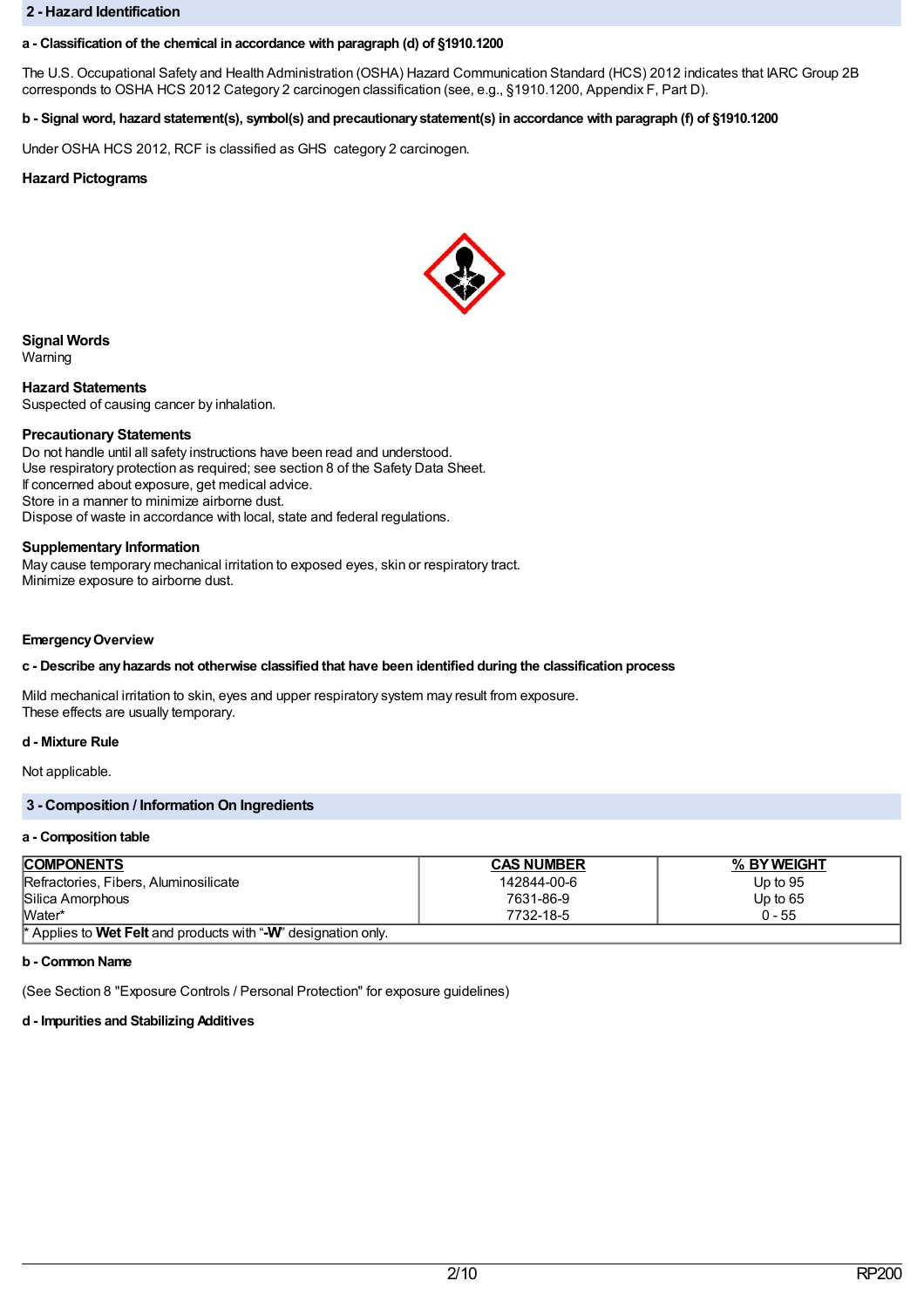#### **4 - First-Aid measures**

a - Description of necessary measures, subdivided according to the different routes of exposure, i.e., inhalation, skin and eye contact, and **ingestion**

#### **Eyes**

If eyes become irritated, flush immediately with large amounts of lukewarm water for at least 15 minutes. Eyelids should be held away from the eyeball to ensure thorough rinsing. Do not rub eyes.

#### **Skin**

If skin becomes irritated, remove soiled clothing. Do not rub or scratch exposed skin. Wash area of contact thoroughly with soap and water. Using a skin cream or lotion after washing may be helpful.

### **RespiratoryTract**

If respiratory tract irritation develops, move the person to a dust free location. See Section 8 for additional measures to reduce or eliminate exposure.

#### **Gastrointestinal**

If gastrointestinal tract irritation develops, move the person to a dust free environment.

### **c - Indication of immediate medical attention and special treatment needed, if necessary**

#### **5 - Fire-fighting measures**

## **a - Suitable (and unsuitable) extinguishing media and**

Use extinguishing media suitable for type of surrounding fire

## **c - Special Protective Equipment and Precautions for Firefighters**

NFPA Codes: Flammability: 0 Health: 1 Reactivity: 0 Special: 0

## **b - Specific hazards arising fromthe chemical (e.g., nature of anyhazardous combustion products):**

None

#### **6 - Accidental Release Measures**

## **a - Personal precautions, protective equipment, and emergencyprocedures**

Minimize airborne dust. Compressed air or dry sweeping should not be used for cleaning. See Section 8 "Exposure Controls / Personal Protection" for exposure guidelines.

## **b - Methods and materials for containment and cleaning up**

Pick up large pieces and dispose in a closed container. Follow precaution stated in above section for clean up.

## **7 - Handling and storage**

#### **a - Precautions for safe handling**

Handle fiber carefully to minimize airborne dust. Limit use of power tools unless in conjunction with local exhaust ventilation. Use hand tools whenever possible.

## **b - Conditions for safe storage, including anyincompatibilities**

Store in a manner to minimize airborne dust.

#### **c - emptycontainers**

Product packaging may contain residue. Do not reuse.

## **8 - Risk Management Measures / Exposures Controls / Personal Protection**

a - OSHA permissible exposure limit (PEL), American Conference of Governmental Industrial Hygienists (ACGIH) Threshold Limit Value (TLV), and any other exposure limit used or recommended by the chemical manufacturer, importer, or employer preparing the safety data sheet, where **available**

| <b>EXPOSURE GUIDELINES</b>                      |                                                                                  |                 |                                           |  |  |
|-------------------------------------------------|----------------------------------------------------------------------------------|-----------------|-------------------------------------------|--|--|
| <b>MAJOR COMPONENT</b>                          | <b>OSHA PEL</b>                                                                  | <b>ACGIHTLV</b> | <b>MANUFACTURER'S</b><br><b>IREG</b>      |  |  |
| Refractories, Fibers,<br><b>Aluminosilicate</b> | None Established*                                                                |                 | 0.2 f/cc, 8-hr. TWA 0.5 f/cc, 8-hr. TWA** |  |  |
| Silica, Amorphous                               | $(80 \text{ mg/m}^3 \div \% \text{ SiO}_2)$ or 20 None Established NONE<br>mppcf |                 |                                           |  |  |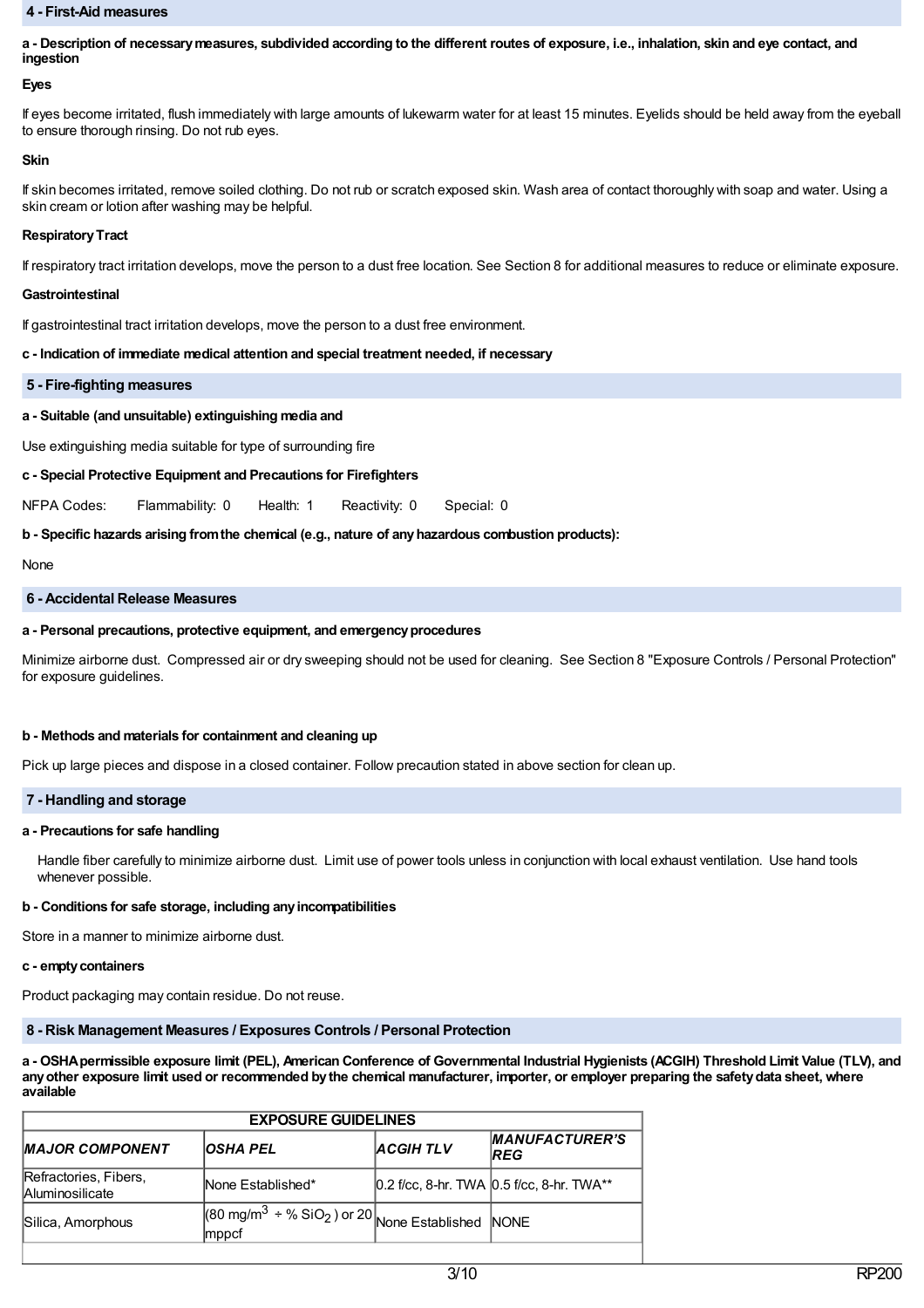\*Except of in the state of California, there is no specific regulatory standard for RCF in the U.S. OSHA's "Particulate Not Otherwise Regulated (PNOR)" standard [29 CFR 1910.1000, Subpart Z, Air Contaminants] applies generally - Total Dust 15 mg/m<sup>3</sup>; Respirable Fraction 5 mg/m<sup>3</sup>. The PEL for RCF in California is 0.2 f/cc, 8-hr TWA

\*\*HTIW Coalition has sponsored comprehensive toxicology and epidemiology studies to identify potential RCF-related health effects [see Section 11 for more details], consulted experts familiar with fiber and particle science, conducted a thorough review of the RCF-related scientific literature, and further evaluated the data in a state-of-the-art quantitative risk assessment. Based on these efforts and in the absence of anOSHA PEL, HTIW Coalition has adopted a recommended exposure guideline (REG), as measured under NIOSH Method 7400 B. The manufacturers' REG is intended to promote occupational health and safety through feasible exposure controls and reductions as determined by extensive industrial hygiene monitoring efforts undertaken voluntarily and pursuant to an agreement with the U.S. Environmental Protection Agency.

OTHER OCCUPATIONAL EXPOSURE LEVELS (OEL)

RCF-related occupational exposure limits vary internationally. RegulatoryOEL examples include: Canada  $-0.2$  to 1.0 f/cc; Ontario Canada  $-0.5$  f/cc. United Kingdom  $-1.0$  f/cc. Non-regulatory OEL examples include: HTIW Coalition REG – 0.5 f/cc. The objectives and criteria underlying each of these OEL decisions also vary. The evaluation of occupational exposure limits and their relative applicability to the workplace is best performed, on a case-by-case basis, by a qualified Industrial Hygienist.

## **b - Appropriate Engineering Controls**

Use engineering controls such as local exhaust ventilation, point of generation dust collection, down draft work stations, emission controlling tool designs and materials handling equipment designed to minimize airborne fiber emissions.

## **c - Individual protection measures, such as personal protective equipment**

## **PPE - Skin**

Wear personal protective equipment (e.g gloves), as necessary to prevent skin irritation. Washable or disposable clothing may be used. If possible, do not take unwashed clothing home. If soiled work clothing must be taken home, employees should be informed on best practices to minimize nonwork dust exposure (e.g., vacuum clothes before leaving the work area, wash work clothing separately, and rinse washer before washing other household clothes.

## **PPE - Eye**

As necessary, wear goggles or safety glasses with side shields.

## **PPE – Respiratory**

When engineering and/or administrative controls are insufficient to maintain workplace concentrations below the 0.5 f/cc REG or a regulatory OEL, the use of appropriate respiratory protection, pursuant to the requirements of OSHA Standards 29 CFR 1910.134 and 29 CFR 1926.103, is recommended. A NIOSH certified respirator with a filter efficiency of at least 95% should be used. The 95% filter efficiency recommendation is based on NIOSH respirator selection logic sequence for exposure to manmade mineral fibers. Pursuant to NIOSH recommendations, N-95 respirators are appropriate for exposures up to 10 times the NIOSH Recommended Exposure Limit (REL). With respect to RCF, both the NIOSH REL and the industry REG have been set at 0.5 fibers per cubic centimeter of air (f/cm<sup>3</sup>). Accordingly, N-95 would provide the necessary protection for exposures up to 5 f/cm<sup>3</sup>. Further, the Respirator Selection Guide published by 3M Corporation, the primary respirator manufacturer, specifically recommends use of N-95 respirators for RCF exposures. In cases where exposures are known to be above 5.0 f/cm $^3$ , 8 hour TWA, a filter efficiency of 100% should be used. Other factors to consider are the NIOSH filter series N, R or P -- (N) Not resistant to oil, (R) Resistant to oil and (P) oil **Proof.** These recommendations are not designed to limit informed choices, provided that respiratory protection decisions comply with 29 CFR 1910.134.

The evaluationof workplace hazards and the identification of appropriate respiratory protection is best performed, on a case by case basis, by a qualified Industrial Hygienist.

## Other Information

Concentrations based upon an eight-hour time weighted average (TWA) as determined by air samples collected and analyzed pursuant to NIOSH method 7400 (B) for airborne fibers. The manufacturer recommends the use of a full-facepiece air purifying respirator equipped with an appropriate particulate filter cartridge during furnace tear-out events and the removal of used RCF to control exposures to airborne fiber and the potential presence of crystalline silica.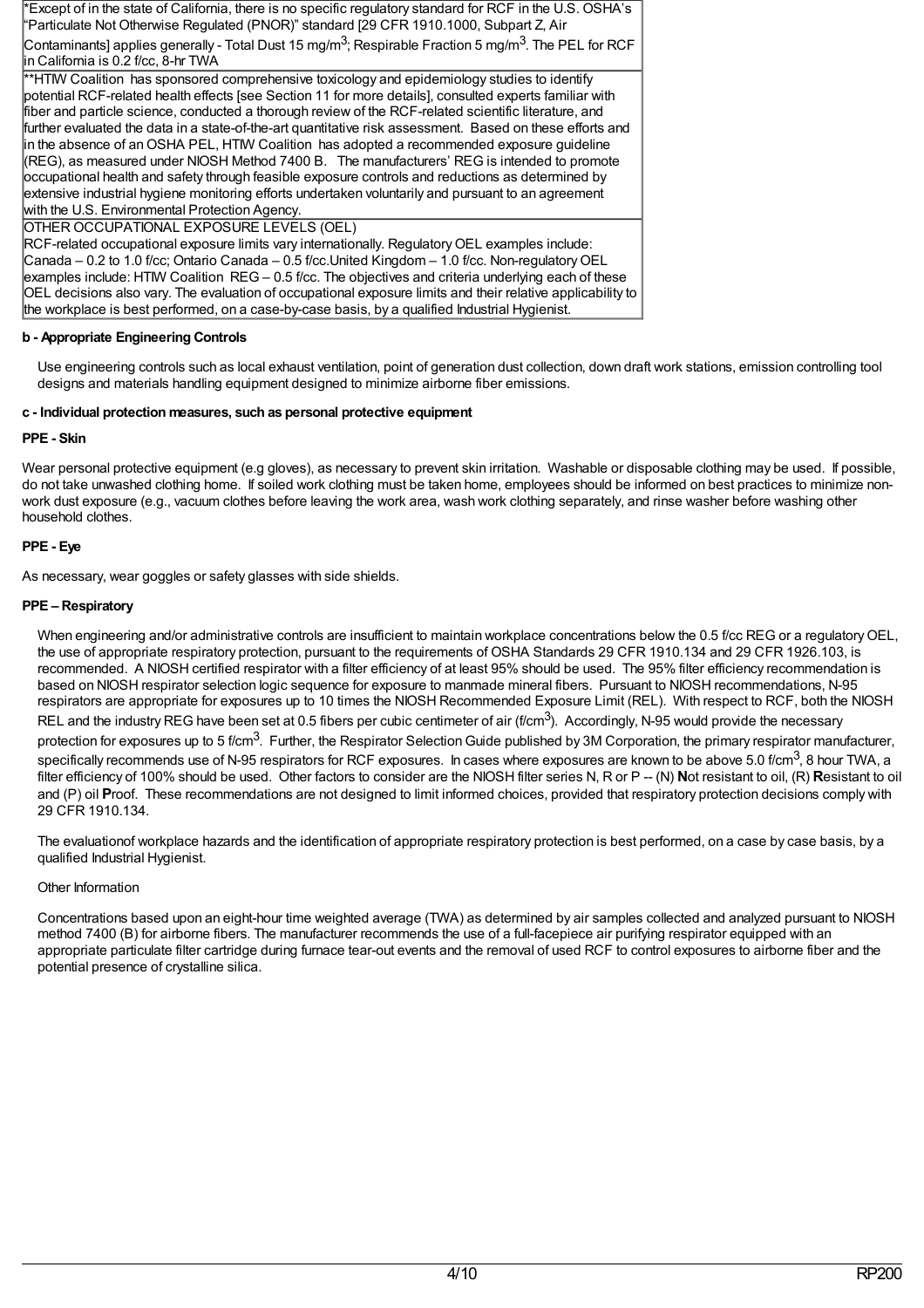## **9 - Physical and chemical properties**

| a - Appearance                                   | Solid shapes or friable felt, white, no odor |  |
|--------------------------------------------------|----------------------------------------------|--|
| b -Odor                                          | Not applicable                               |  |
| c - Odor Threshold                               | Not applicable                               |  |
| e- pH                                            | Not applicable                               |  |
| d - Melting Point                                | 1760°C (3200°F)                              |  |
| f-Initial Boiling Point/Range                    | Not applicable                               |  |
| g- Flashpoint                                    | Not applicable                               |  |
| h - Evaporation Rate                             | Not applicable                               |  |
| i - Flammability                                 | Not applicable                               |  |
| j - Upper/Lower Flammability or Explosive Limits | Not applicable                               |  |
| <b>k - VAPOR PRESSURE</b>                        | Not applicable                               |  |
| <b>I-VAPOR DENSITY</b>                           | Not applicable                               |  |
| m - Solubility                                   | Not soluble in water                         |  |
| n - Relative Density                             | $2.50 - 2.75$                                |  |
| o - Partition Coefficient: n-Octanol/water       | Not applicable                               |  |
| p - Auto-ignition temperature                    | Not applicable                               |  |
| q - Decomposition Temperature                    | Not applicable                               |  |
| r - Viscositv                                    | Not applicable                               |  |
|                                                  |                                              |  |

**10 - Stability and Reactivity**

## **a - Reactivity**

Stable under conditions of normal use.

### **b - Chemical Stability**

This is a stable material.

## **c - Possibilityof Hazardous Reaction**

Not applicable.

## **d - Conditions to Avoid**

Please refer to handling and storage advise in Section 7.

## **e - Incompatible Materials**

None.

## **f - Hazardous decomposition products**

## **11 - Toxicological information**

## **a - TOXICOKINETICS, METABOLISM AND DISTRIBUTION**

Exposure is predominantly by inhalation or ingestion. Man-made vitreous fibers of a similar size to RCF have not been shown to migrate from the lung and/or gut and do not become located in other organs of the body.

## **b - Acute Toxicity**

## **c - Epidemiology**

In order to determine possible human health effects following RCF exposure, the University of Cincinnati has been conducting medical surveillance studies on RCF workers in the U.S.A; this epidemiological study has been ongoing for 25 years and medical surveillance of RCF workers continues. The Institute of Occupational Medicine (IOM) has conducted medical surveillance studies on RCF workers in European manufacturing facilities.

Pulmonary morbidity studies among production workers in the U.S.A. and Europe have demonstrated an absence of interstitial fibrosis. In the European study a reduction of lung capacity among smokers has been identified, however, based on the latest results from a longitudinal study of workers in the U.S.A. with over 17-year follow-up, there has been no accelerated rate of loss of lung function (McKay et al. 2011).

A statistically significant correlation between pleural plaques and cumulative RCF exposure was evidenced in the U.S.A. longitudinal study.

The U.S.A. mortality study showed no excess mortality related to all deaths, all cancer, or malignancies or diseases of the respiratory system including mesothelioma (LeMasters et al. 2003).

## **d - Toxicology**

*RCF* :

*Acute toxicity: short term inhalation*

No data available: Short term tests have been undertaken to determine fiber (bio) solubility rather than toxicity; repeat dose inhalation tests have been undertaken to determine chronic toxicity and carcinogenicity.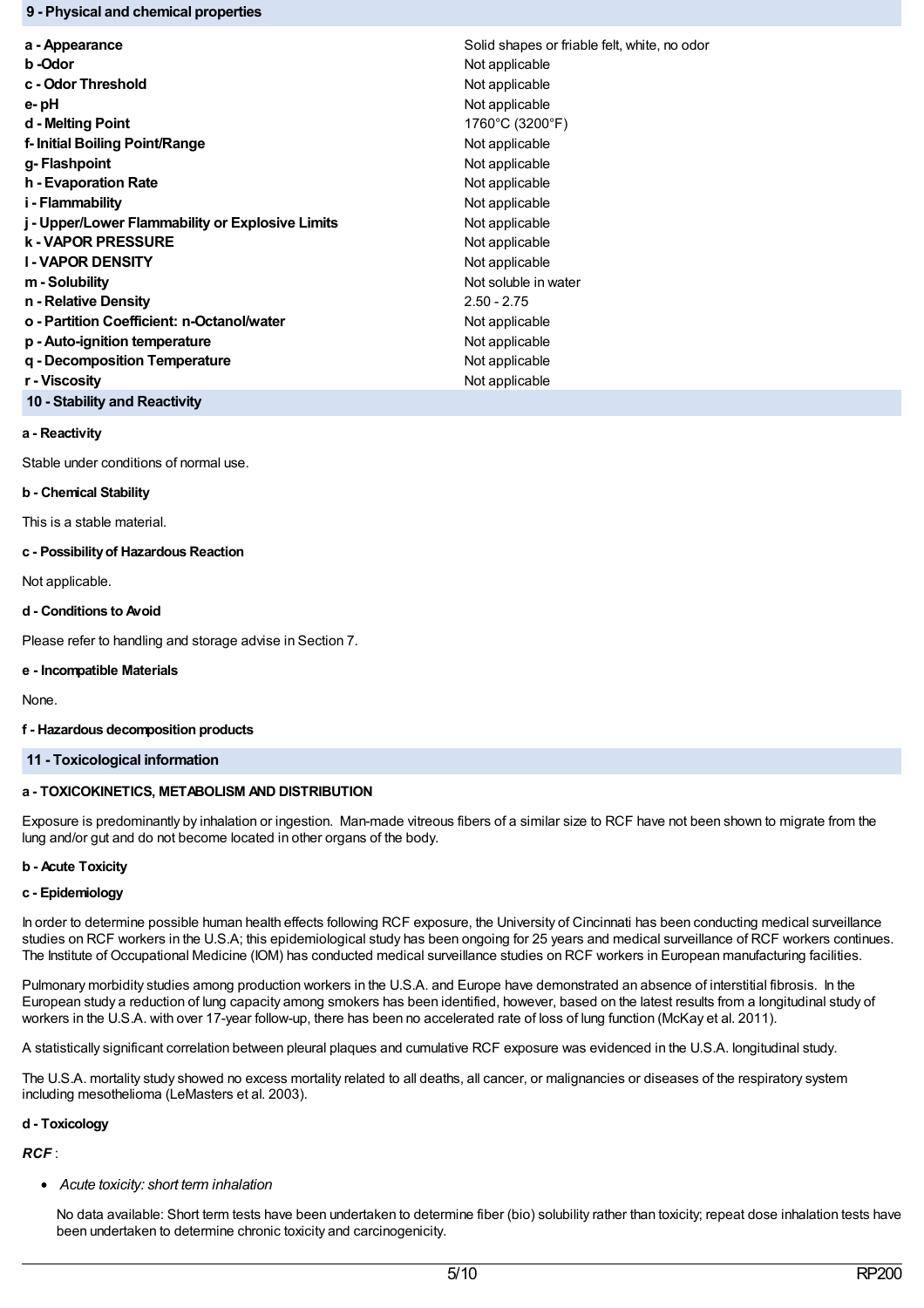*Acute toxicity: oral*

No dataavailable: Repeateddose studies have been carried out using gavage. No effect was found.

*Skin corrosion/irritation*

Not a chemical irritant according to test method OECD no. 404.

*Serious eye damage/irritation*

Not possible to obtain acute toxicity information due to the morphology and chemical inertness of the substance.

*Respiratory or skin sensitization*

No evidencefrom human epidemiological studies of any respiratory or skin sensitization potential.

G*erm cell mutagenicity/genotoxicity*

Method: In vitro micronucleus test

Species: Hamster (CHO)

Dose: 1-35 mg/ml

Routesof administration: In suspension

Results: Negative

*Carcinogenicity*

Method: Inhalation, multi-dose

Species: Rat

Dose: 3 mg/m $^3$ , 9 mg/m $^3$  and 16 mg/m $^3$ 

Routesof administration: Nose only inhalation

Results: Fibrosis just reached significant levels at 16 and 9 mg/m<sup>3</sup> but not at 3 mg/m<sup>3</sup>. None of the parenchymal tumor incidences were higher than the historical control values for this strain of animal.

Method: Inhalation, single dose

Species: Rat

Dose: 30 mg/m3

Routes of administration: Nose only inhalation

Results: Rats were exposed to a single concentration of 200 WHO fibers/ml specially prepared RCF for 24 months. High incidence of exposure-related pulmonary neoplasms (bronchoalveolar adenomas and carcinomas) was observed. A small number of mesotheliomas were observed in each of the fiber exposure groups (Mast et al 1995a).

Method: Inhalation, single dose

Species: Hamster

Dose: 30 mg/m3

Routes of administration: Nose only inhalation

Results: Hamsters were exposed to a single concentration of 260 WHO fibers/ml specially prepared RCF for 18 months and developed lung fibrosis, a significant number of pleural mesotheliomas (42/102) but no primary lung tumors (McConnell et al 1995).

Method: Inhalation, single dose

Species: Rat

Dose: RCF1: 130 F/ml and 50 mg/m3 (25% of non fibrous particles)

RCF1a: 125 F/ml and 26 mg/m3 (2% of non fibrous particles)

Routes of administration: Nose only inhalation

Results: Rats were exposed to RCF1 and RCF1a for 3 weeks. The objective of the study was to compare lung retention and biological effects of the original RCF1 compared to RCF1a. The main difference of these 2 samples was the non-fibrous particle content of respectively 25% versus 2%. The post treatment observation was 12 months. Alveolar clearance was barely retarded after RCF1A exposure. After RCF1 exposure, however, a severe retardation of clearance was observed. (Bellmann et al 2001).

After intraperitoneal injection of ceramic fibers into rats in three experiments (Smith et al 1987, Pott et al 1987, Davis et al 1984), mesotheliomas were found in the abdominal cavity in two studies, while the third report (Pott et al 1987) had incomplete histopathology. Only a few mesotheliomas were found in the abdominal cavity of hamsters after intraperitoneal injection in one experiment (Smith et al 1987).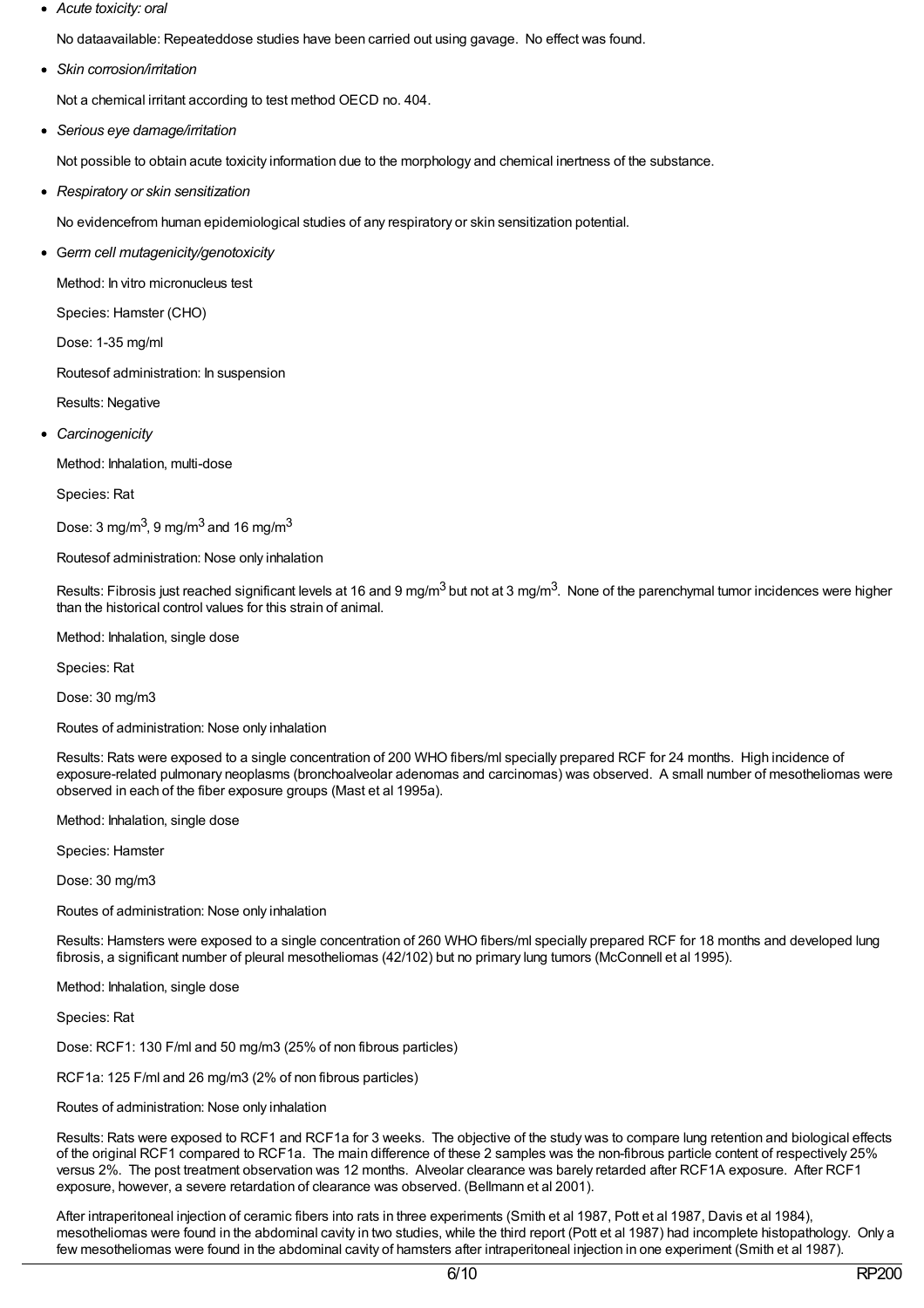However, the ceramic fibers tested were of relatively large diameter. When rats and hamsters were exposed via intraperitoneal injection, tumor incidence was related to fiber length and dose (Smith et al 1987, Pott et al 1987, Miller et al 1999, Pott et al 1989). (From SCOEL publication (EU Scientific Committee on Occupational Exposure Limits) SCOEL/SUM/165, September 2011).

*Reproductive toxicity*

Method: Gavage

Species: Rat

Dose: 250mg/kg/day

Routes of administration: Oral

Results: No effects were seen in anOECD 421 screening study. There are no reports of any reproductive toxic effects of mineral fibers. Exposure to these fibers is via inhalation and effects seen are in the lung. Clearance of fibers is via the gut and the feces, so exposure of the reproductive organs is extremely unlikely.

*STOT-Single exposure*

Notapplicable

*STOT-Repeated exposure*

Not applicable

*Aspiration hazard*

Not applicable

See the following review publications for a summary and discussion:

Interpretation of these animal experiments is complex and there is not complete agreement among scientists internationally. A summary of the evidence relating to RCF carcinogenicity in vivo can be found in SCOEL/SUM/165 and in Utell and Maxim 2010.

## Other information

Numerousstudies indicate the relevance of biopersistence as a determinant of toxic effects of fiber exposure. (Maxim et al 2006).

# **Irritant Properties**

Negative results have been obtained in animal studies (EU method B 4) for skin irritation. Inhalation exposures using the nose only route produce simultaneous heavy exposures to the eyes, but no reports of excess eye irritation exist. Animals exposed by inhalation similarly show no evidence of respiratory tract irritation.

Human data confirm that only mechanical irritation, resulting in itching, occurs in humans. Screening at manufacturers' plants in the UK has failed to show any human cases of skin conditions related to fiber exposure.

## *Silica, amorphous*:

Toxic effects described in animals from single inhalation exposures of amorphous silica include upper respiratory irritation, lung congestion, bronchitis, and emphysema. Repeated inhalation exposures at concentration of 50 or 150 mg/m3 produced increased lung weights and lung changes. No progressive pulmonary fibrosis was seen and the observed lung changes were reversible. No adverse effects were observed in this study at 10 mg/m3. No animal test reports are available to define the carcinogenic, mutagenic, or reproductive effects.

## **International Agency for Research on Cancer and National Toxicology Program**

IARC, in 1988, Monograph v.43 (and later reaffirmed in 2002, v.81), classified RCF as possibly carcinogenic to humans (group 2B). IARC evaluated the possible health effects of RCF as follows:

There is inadequate evidence in humans for the carcinogenicity of RCF. There is sufficient evidence in experimental animals for the carcinogenicity of RCF.The Annual Report on Carcinogens (latest edition), prepared by NTP, classified respirable RCF as "reasonably anticipated" to be a carcinogen). Not classified by OSHA.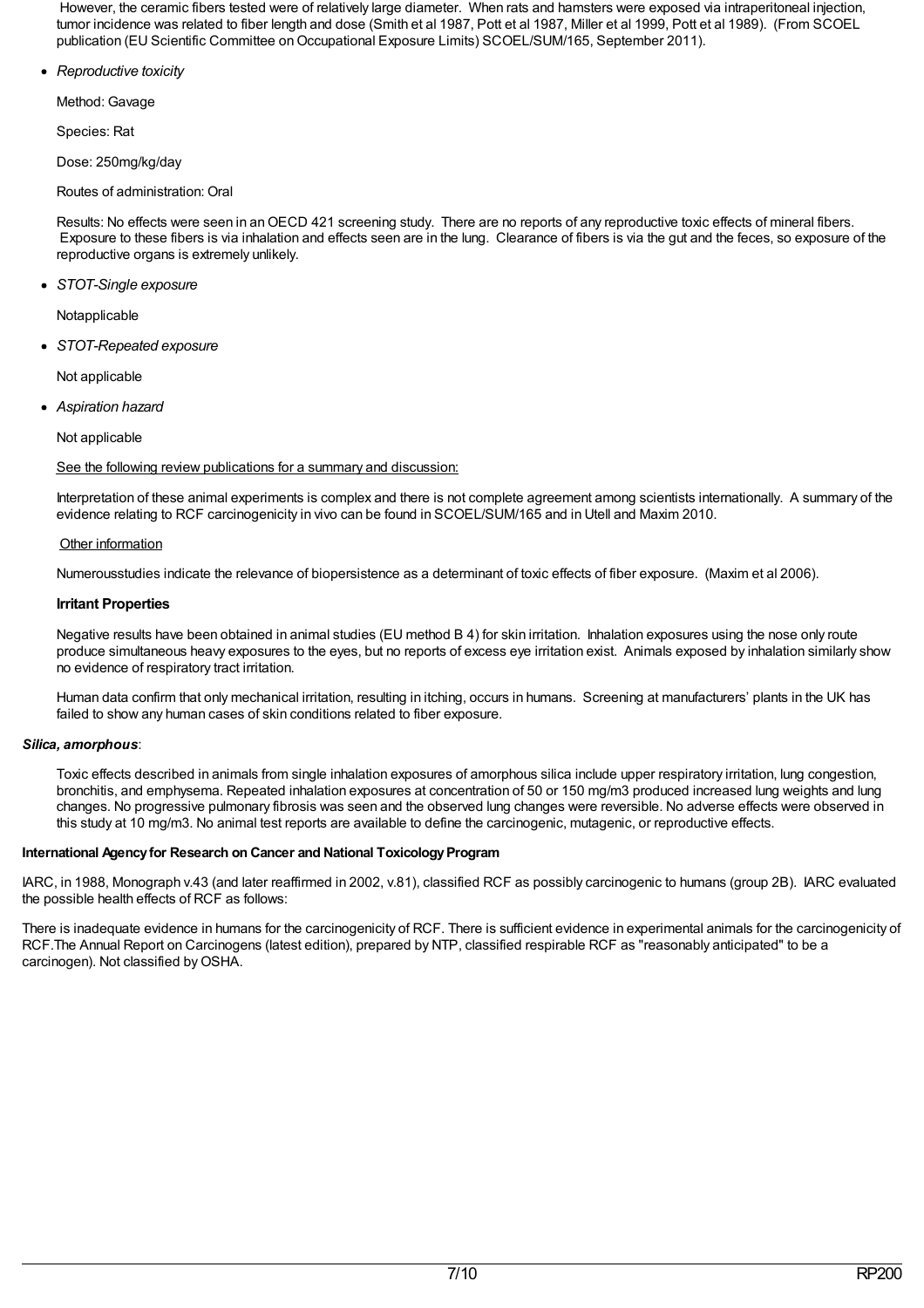## **12 - Ecological information**

## **a - Ecotoxicity(aquatic and terrestrial, where available)**

No data available.

### **c - Bioaccumulative potential**

No bioaccumulative potential.

## **d - Mobilityin soil**

No mobility in soil.

## **e - Other adverse effects (such as hazardous to the ozone layer**

No adverse effects of this material on the environment are anticipated.

## **13 - Disposal Considerations**

#### **Waste Management and Disposal**

To prevent waste materials from becoming airborne during waste storage, transportation and disposal, a covered container or plastic bagging is recommended.

#### **Additional information**

This product, as manufactured, is not classified as a listed or characteristic hazardous waste according to U. S. Federal regulations (40 CFR 261). Any processing, use, alteration or chemical additions to the product, as purchased, may alter the disposal requirements. Under U. S. Federal regulations, it is the waste generator's responsibility to properly characterize a waste material, to determine if it is a "hazardous" waste. Check local, regional, state or provincial regulations to identify all applicable disposal requirements.

## **14 - Transport information**

## **a - UN number.**

Hazard Class: Not Regulated United Nations (UN) Number: Not Applicable Labels: Not Applicable North America (NA) Number: Not Applicable Placards: Not Applicable Bill of Lading: Product Name

## **b - UN proper shipping name**

Not applicable.

**c - Transport hazard class(es)**

Not applicable.

**d - Packing group, if applicable**

Not applicable.

**e - Environmental hazards (e.g., Marine pollutant (Yes/No))**

No.

**f - Transport in bulk (according to Annex II of MARPOL 73/78 and the IBC Code)**

Not regulated.

g - Special precautions which a user needs to be aware of, or needs to comply with, in connection with transport or conveyance either within or **outside their premises**

Not applicable.

## **International**

**INTERNATIONAL** Canadian TDG Hazard Class & PIN: Not regulated Not classified as dangerous goods under ADR (road), RID (train), IATA (air) or IMDG (ship).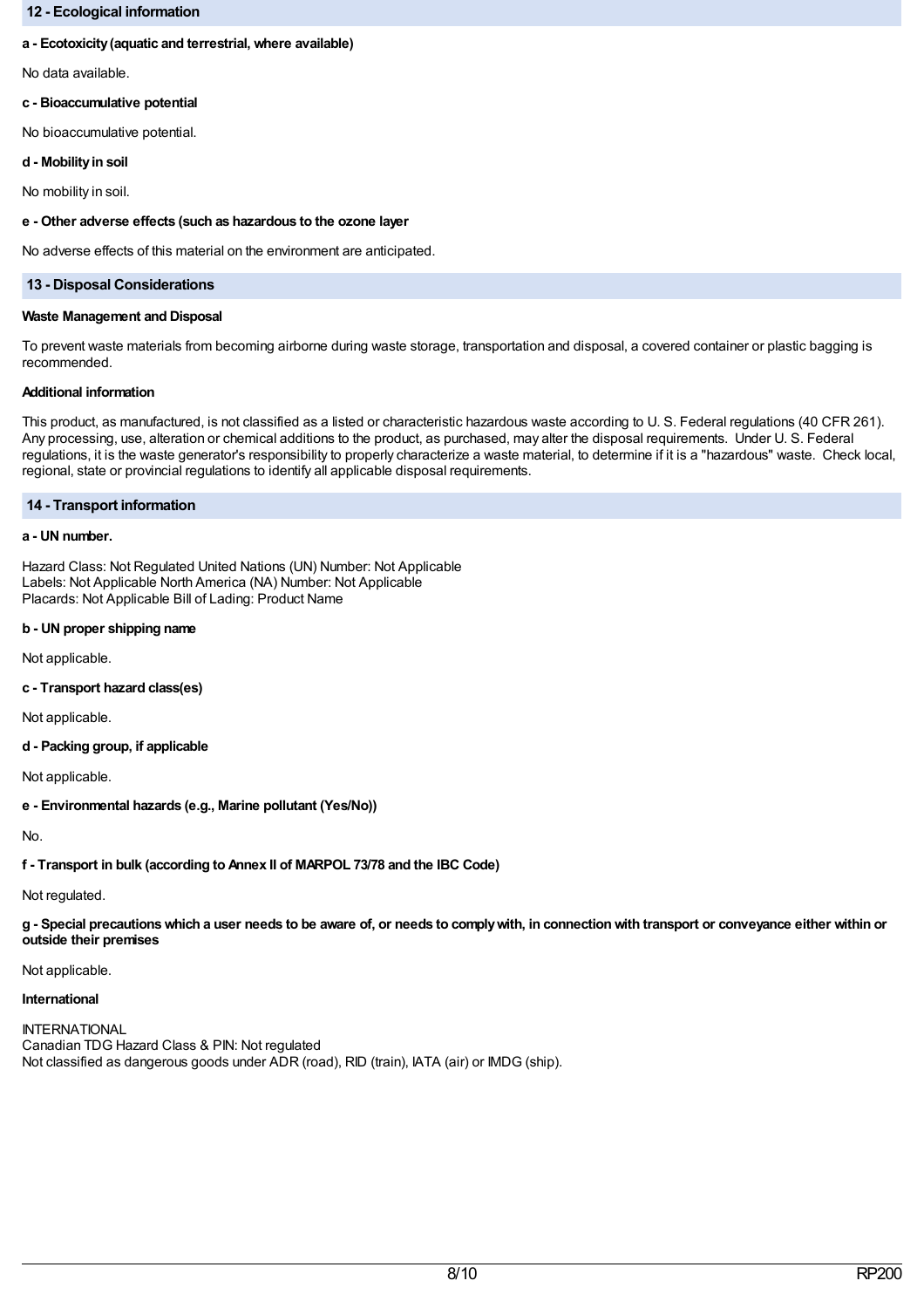## **15.1 - United States Regulations**

## **UNITED STATES REGULATIONS**

**EPA:Superfund Amendments and Reauthorization Act (SARA)** Title III – These products contain PCW, a form of aluminum oxide (fibrous forms) which is reportable under Section 313 (40 CFR 372). Sections 311 and 312 (40 CFR 370) apply (delayed hazard).

**Toxic Substances Control Act (TSCA)**– RCF has been assigned a CAS number; however, it is not required to be listed on the TSCA inventory.

**Comprehensive Environmental Response, Compensation and Liability Act**(**CERCLA)** and the **Clean Air Act (CAA)** - RCF contains fibers with an average diameter greater than one micron and thus is not considered a hazardous air pollutant.

**OSHA:** Comply with **Hazard Communication Standards** 29 CFR 1910.1200 and 29 CFR 1926.59 and the **Respiratory Protection Standards** 29 CFR 1910.134 and 29 CFR 1926.103.

**California**: Ceramic fibers (airborne particles of respirable size) is listed in **Proposition 65, The Safe Drinking Water and Toxic Enforcement Act of 1986** as a chemical known to the State of California to cause cancer.

**Other States**: RCF products are not known to be regulated by states other than California; however, state and local OSHA and EPA regulations may apply to these products. If in doubt, contact your localregulatory agency.

## **15.2 - International Regulations**

# **INTERNATIONAL REGULATIONS**

## **Canada**:

**Canadian Workplace Hazardous Materials Information System(WHMIS)** - RCF is classified as Class D2A - Materials Causing Other Toxic Effects

**Canadian Environmental Protection Act (CEPA)**- All substances in this product are listed, as required, on the Domestic Substances List (DSL)

## **European Union**:

**European Directive 97/69/EC** classified RCF as a Category 2 carcinogen; that is it "should be regarded as if it is carcinogenic to man."